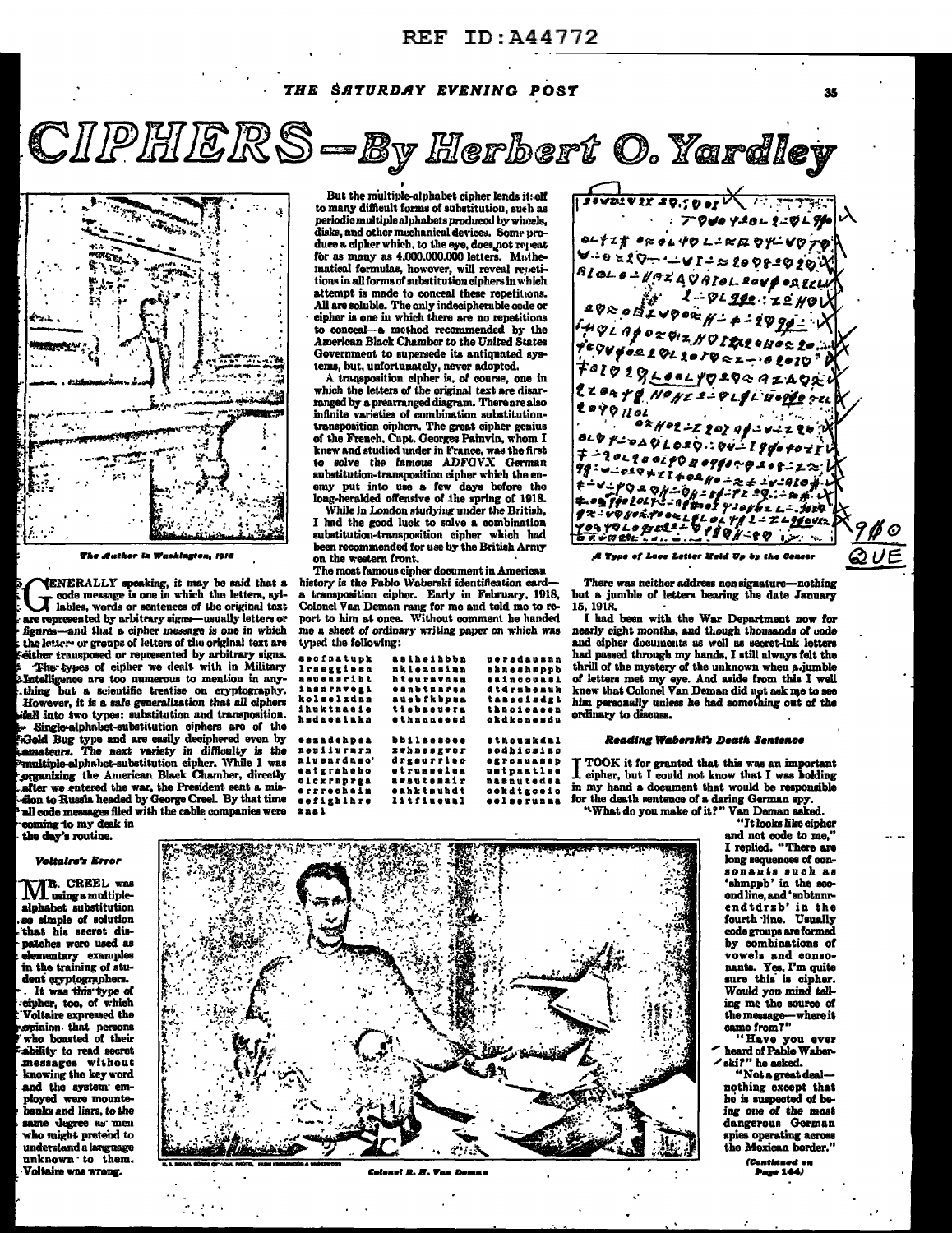

er The "Overhead Door" is installed, there, in that community, will exist stalled, there, in that community, will exist<br>an organization thoroughly equipped and<br>cheerfully ready to assume responsibility<br>for its satisfactory operation at all times.<br>For ten years The "Overhead Door" setvice has demonstrated that it is more<br>than a name. Five thousand sales and service men help to keep our pledge of<br>faith -"Our interest in The 'Overhead Door' does not terminate with the sale but<br>Over' does not terminate with the sale but<br>continues long thereafter."

144

The "Overhead Door," for ten years recog-

struction, faithful service mean that the<br>man who installs The "Overhead Door" man was mature and all the overmeast Door and the register and only a TRULY MODERN garage door in every respect but has at his command a nation-wide sales servicelert, efficient, enthusiastic. There is an Overhead Door Company in your commu-<br>nity-eager to serve you. May we supply you<br>with their name and address together with a copy of our attractive catalogue No. 16?

# **OVERHEAD DOOR CORPORATION** Dept. 331 Hertford City, Indiana, U. S. A. i. C.n Cenada by<br>Iada, Limited, Toronto, 3, Ontario -4 C -**GO.H.D.Corp.198** FAITHFULLY SERVICED CORRECTLY ENGINEERED HONESTLY CONSTRUCTED

(Continued from Page 142) Social Democrats, who will be called upon to make great sacrifices for financial reform, and whose reason for subporting him is not solidarity with his program, but the fear of something .<br>worse.

Above all, Chancellor Bruening is prossed for time. In 1932 the German people, under the constitution, must<br>hold the presidential and Prussian<br>state elections. The presidential elecstate chouous. In president and the product of a special law making Hindenburg<br>of a special law making Hindenburg<br>president for 'ife. Such a move has<br>been proposed. But it is difficult to see how the constitution can be circumvented or altered to postpone the Prussian elections. And unless the situation notably improves before then, these<br>elections may throw the republic into the bitterest inner conflict of its history. The German nation will certainly emerge from this or any other conflict, but it is by no means certain that the<br>German Republic will do so.

Chancellor Bruening has believed<br>from the beginning that if the Fascist<br>Nazis can be held in check for a few The months they will disintegrate, through inaction, from the lack of any genuine inner cohesion in their ranks, and through the stupidity of their demagogic leadership. The chancellor is shrewd and wise, and recent events indicate that his presumption is correct. German Fascism appears to be splitting into two camps-reactionary chauvinists and radical nationalists of almost communistic tendencies.

Meanwhile, however, the chancellor defends the democracy by the only means available. He repeatedly invokes special powers for the president, using Paragraph 48 of the constitution to do so—a public admission that the<br>state is seriously menaced. From a<br>practical point of view his action, as the supporter of law and order, seems unavoidable.

But it is obviously dangerous to defend republican democracy by sus-<br>pending it. When the republican government assumes dictatorial powers for the sake of avoiding a dictatorship of the republic's enemies, it loses morally, however much it may gain strategically.

The German Republic is definitely challenged, and it is not, I think rhetorical to say that 1931 is its critical year.

Editor's Note--This is the last of two articles by

## **CIPHERS**

#### (Continued from Pase 38)

"Well, we arrested him on the border a few days ago. Nothing was found<br>on his person but this slip of paper.<br>And since he is traveling on a Russian passport, we shall be unable to hold him, even though we know that he is a German spy, unless this cipher con-<br>tains incriminating evidence." He paused and looked me squarely in the pause and notice me squared will the essays deciphered," he said in an incisive voice. "I am depending upon the deverness and ingenuity of MI-8. Don't come back until you can bring dismissed me.

Only on one other occasion had I ever seen Van Deman, usually so even tempered, quite so exercised over a cipher message. Several months earlier esphere message. Several months earlier<br>he had given me a spy message and<br>almost demanded a decipherment by<br>the next morning. I had worked on it<br>all night and, basing my opinion on<br>scientific analysis, had told him the<br>doc or, as we can<br>use a property impairent at my re-<br>port, but in the face of criticism I maintained that the message was a nurs fraud and had been constructed by someone who simply sat before a typewriter and pecked out a jumble of let-

Tan Deman's secret operator was<br>plainly disgusted with both me and<br>my report, but at my insistence consented to give the two principals in the case a severe cross-examination. As a case a severe cross-examination. As a result they confessed that they had made up the cipher out of pure malice in order to implicate a third person. The suspect was released from jail, and from that day no report from MI-8 was ever questioned.

Experiences of this type, however, led to one very grave difficultysoon became a tradition that MI-8 could decipher anything, and this often placed us in an awkward light. I wondered how successful we should be

on the Waberski cipher.<br>I hurried through the corridors to the photostat room and had six copies of the document made; then rushed upstairs to my office with the negatives<br>still damp from their chemical bath.<br>Since I was already convinced that I<br>knew the type of ciphor we had to deal with. I distributed the six copies to

with, I distributed the aix copies to<br>different electron the prepare the preliminary work.<br>To the experienced cryptographer<br>this message would appear of hand to be<br>a transposition cipher written in German man. A student of cryptography would arrive at this conclusion by the following analysis:<br>The first step is to discover how

often each letter occurs in the cipher by making a frequency table. A normal language frequency is shown—that is, the letters A, E, I, N, R, S, T cocur most often, which is to be expected in Spanish, English and German. Since the cipher was found on a German,<br>crossing from a Spanish-speaking country into the United States, it is fair to ssume that it is written in one of these languages. But which one?

We immediately discard Spanish, for<br>this message contains twelve K's; a letter which does not occur in that isomer wind use from this, Q is very<br>language. Aside from this, Q is very<br>common in Spanish, and there are no<br>Q's here. Is it in English? Z and K are<br>uncommon in English, and in this message Z occurs ten times, K twelve

message z occurs can umes, A twelve<br>times. We disregard English.<br>That leaves German, but to make<br>more certain, we make a scientific<br>comparison, reducing the Waberski<br>frequency table to a basis of 200 letters Irougancy taute to a name of ZUU letters<br>and superimposing it on a normal<br>German frequency table which has<br>been reduced from a count of 10,000<br>letters to a basis of 200 letters. They check closely. It is a German trans-

cation either.<br>
Dow does one go about deciphering<br>
a transposition cipher? If, in the<br>
spring of 1918, you had searched the<br>
spring of 1918, you had searched the libraries of the world you would not<br>have discovered so much as one word that would give you the least idea how and a problem. Even the pamphlet used by the United States Army for instruction in codes and ciphers would have given you no clews.<br>This is what I meant earlier when I

#### **May 0.1031**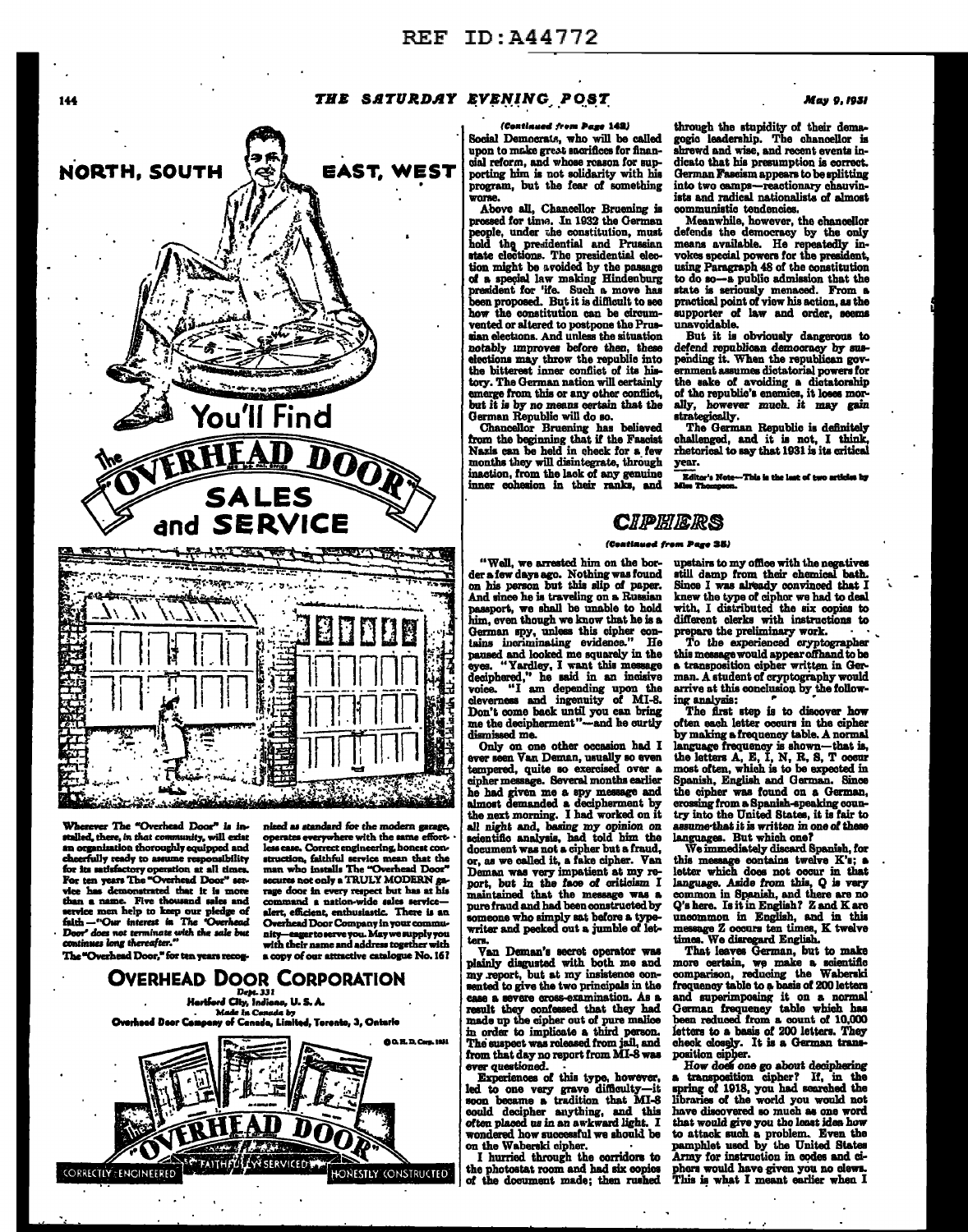made the statement that the cryptographer, in order to be successful, must make his own discoveries; there is no beaten path to follow.

Now, in German, the letter C is always followed by the letter H or K, except in a few rare words and proper names. If you first write a message in German and then disarrange the letters by a formula, it follows that the lotters<br>of all the digraphs CH and CK are disturbed or disarranged in the same manner. And if you can discover a method for matching up correctly all the C's with their affinity H's or K's, you have<br>made a long stride in the solution of the mestage.

The scientific method as developed by MI-8 for such a problem is first the tabulating of the number of letters in the cipher message that separate each C and each H or K. The message. therefore, was turned over to clerks to compile these statistics.

#### **German Operations in Maxico**

Was it possible, I wondered, that German cryptographers had not made this discovery? Evidently not, for the Waberski cipher was, without question, a transposition cipher. Perhaps it was a double transposition! Oh, well, the charts being prepared would tell the story.<br>While this preliminary work was be-

transformed to the officer<br>who had charge of the Southern Department, for I wished to learn more about Waberski. The solution of a problem is often possible only when<br>one knows all the circumstances under which the cipher message was intercepted.

The officer handed me a large file to read, and was extremely excited when I told him that we were working on the Waberski cipher and that there was a fair chance of our being able to read it, even though the message was not very long

To understand the importance that<br>officials attached to the Waberski case, one must keep in mind the ancient and<br>private feud between President Wilson and President Carranza of Mexico, the punitive expedition into Mexico of

American troops in 1916, the publication of the Zimmermann-Carranza note, in which the German Minister for Foreign Affairs promised Mexico the states of Texas, New Mexico and Arizona if she declared war against the **United States.** 

Mexico was openly pro-German. Our own spies who had been sent into Mexico reported that hundreds of German reservists who fled across the border at the declaration of war were recruiting and drilling Mexican troops; and that high German officials, such as Jahnke, the chief of German Secret Service, Von Eckhardt, the German Minister, and the German Consul General to Mexico, were extremely friendly with President Carranza and pursued their operations openly.

Our agents reported that German spy plans were of a most ambitious spy plans were of a most samulous<br>moment of the Tampico oil fields; establishment of a wireless station for<br>direct communication with Berlin, with the knowledge and coöperation of General Carranza; stirring up strikes in the United States through the I. W. W.; fomenting discontent among the Negroes in the South, who, at the proper moment, were to start a series of massacres; destruction of war industries in the United States; and every other conceivable phase of wartime spionage.

We were, of course, deciphering all the Mexican Government's diplomatic eipher telegrams, which gave us a fair icture of the attitude of General Carranza toward the United States. That our own spies were not exaggerating matters may be gleaned from the Nauen messages.

#### A Message From the Consul General

That Von Eckhardt, the Consul General and Jahnke were not only ambitious but ruthless in their activities may be surmised from the following,<br>which is a translation of a German cipher message, deciphered by MI-8, sent by the German Consul General in Mexico to all German consuls a few weeks after the Armistice. A copy of the cipher message was sent to MI-8





The Tournament Committee

analyzed the scores and found

each time. 12 lost 31 strokes in

the afternoon, and 34 saved a

total of 109 strokes when they

eral other tournaments) is all the

more striking when you realize

that the Burke 50/50 costs

only 50c. It proves that you

can score better and yet save

from X to X on your ball costs. .<br>Alaho yan own tast af the Burke BOIBO. If dis-<br>tall us and we will see that you are mpplied.<br>tall us and we will see that you are mpplied.

THE BURKE GOLF CO., Newark, Ohio

 $T_{\rm{m}}$ 

played the Burke 50/50! This means (averaging all 48 players for a full round) a saving of 3% strokes a round when the Burke 50/50 was used! This result (confirmed in sev-



THIS COURSE is 'no set-up. With a length of 6565 yards and a par 71, it is a severe test of playing ability as well as of golf ball quality.

Of the 48 players in the tournament, 21 shot better than 90. The fact that the Burke 80/50 was able to help these Class sortes so/so was able to help these class<br>A golfers reduce their scores-and as<br>you know, it is far more difficult to cut scores ranging from 80 to 90 than those nning over 100-makes the result of this test seem all the more remarkable.

A ball doesn't have to be expensive to be good. Cut your high cost of golfing by asking for a Burke 50150 next time.





A Photostat of Pable Waberski's Original Per Which He linds in Prizes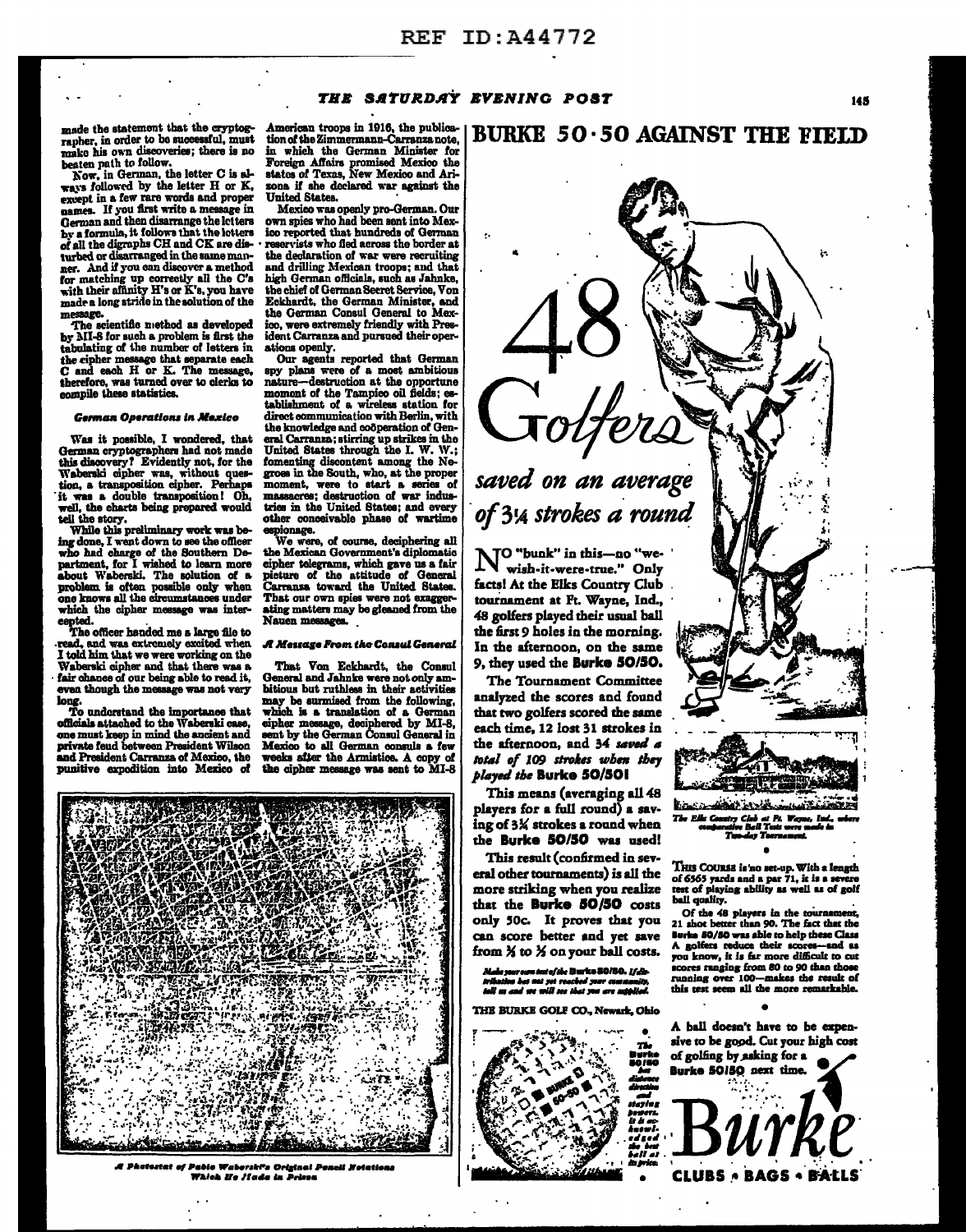# **REF ID: A44772**

### THE SATURDAY EVENING POST

by a spy I placed in the Mexican Telegraph Office in Mexico City shortly<br>after I arrived at the War College, for the purpose of stealing copies of German diplomatic and consular code and cipher messages from the Mexican Telegraph Company files. The translated message follows:

Please carefully and immediately burn without remainder, and destroy the ashes of, all papers connected with the war, the or, an papers connected with is not absolutely<br>preservation of which is not absolutely<br>necessary, especially papers now in your<br>hands or reaching you hereafter which<br>have to do with the Becret Service and the service of the representatives of our<br>General Staff and Admiralty Staff (strictcentral concerning the existence and<br>activity of these representatives is to be<br>observed now and for all future time, even after the conclusion of peacel which might be compromising or even unpleasant for us if they came to the knowledge of our enemies, who are still endeavoring to obtain possession of such papers.

comession or suon paperes.<br>is, registers, accounts, receipts, a Lists, registers, accounts, receipts, ac-<br>count books, etc., are especially included<br>in these papers, as well as correspondence<br>with this Embassy by letter and telegraph<br>on the subjects mentioned.<br>Cipher books, codes and e

attention must be paid to keeping them in absolute safety.

absounts aately.<br>Please report in writing en claire the ex-<br>ecution of this order so far as it relates to<br>paper now on hand, and then burn this<br>so-called order for burning, which, for<br>further reference, I herewith designat with this designation, you will please retain in memory.<br>
[Signed by the German Consul General]

General Churchill, who was Director of Military Intelligence at the time we received this message, made the following comment about its decipherment:

Referring to the decipherment of document PQR which was presented to me yesterday morming. I desire to commens officially my appreciation of the paints in outcomment of this vitaly important of the high mortal document. It always maintained.

Please express my appreciation to all officers and clocks who have contributed to this success. Furnish them a copy of this latter.

The foregoing is without question the most frank and open document treating on the subject of espionage, excepting one Soviet spy document, that I have ever seen. I am always amused at the frankness with which diplomats express themselves in secret-code telegrams, and their childlike faith that a cipher or a code can keep their utmost secrets from prying eyes.

#### .. Keeping Tab on Waberski..

In retrospect, it is no wonder that my superiors were concerned about the cipher document found on Pablo Waberaki, for Mexico was full of spies operating across the border and, so the reports read. Pablo Waberski was the most dangerous of them all. There were even reports from the British, who suspected him of being responsible for the Black Tom explosion in New York Harbor in July, 1916.

Pablo Waberski, so the reports<br>stated, entered the United States at Nogales, Arizona, on February 1, 1918, traveling on a Russian passport. He was not aware that our secret agents in Mexico had reported his activities and was surprised when arrested as he crossed the border.

He was rushed to the Military Intelligence officer at the camp of the 35th<br>Infantry and searched. Nothing but a

 $\alpha$  is a simple of  $\alpha$  .

sheet of writing paper containing this series of ten-lotter groups of letters was found on his person. However, since our authorities already had reports of his activities, he was kept under close cuard.

I returned to MI-8 with no small concern, for I understood better the importance of the Waberski document.<br>Van Deman had placed the issue<br>squarely in the hands of MI-8.

When I returned, a great deal of progress had already been made. All the necessary statistics had been prepared and several cryptographers, under the direction of Captain Manly, were busily engaged in piecing the message together.

#### **Breaking Down the Cipher**

23 The Waberaki cipher had been retyped and each letter given a number; óк  $<sub>time</sub>$ </sub>

|  |  |  |  | se of natup.k <sup>27</sup><br>1234567891028 |  |
|--|--|--|--|----------------------------------------------|--|
|  |  |  |  |                                              |  |

Our frequency table already tells us  $\mathbf{z}$ that there are fifteen C's and twenty<br>H's. All the C's were underlined in red and all the H's in blue, so that the eve 33 could readily find them. They were then typed on another sheet of paper 36 together with their letter numbers: thus:

| н           | Ħ   | н   | н   | Ħ   | н   | н   |
|-------------|-----|-----|-----|-----|-----|-----|
| 14          | 17  | 52  | 56  | 69  | 71  | 152 |
| н           | н   | H   | н   | н   | н   | н   |
| 172         | 181 | 193 | 217 | 253 | 264 | 307 |
| н           | н   | н   | н   | н   | H   | c   |
| 309         | 367 | 373 | 378 | 396 | 398 | 85  |
| C.          | c   | С   | С   | c   | c   | Õ   |
| 109         | 145 | 199 | 201 | 250 | 206 | 270 |
| $\mathbf C$ | C   | С   | С   | c   | c   | С   |
| 290         | 294 | 319 | 331 | 333 | 381 | 387 |

Now, as already explained, our problem is to find the mathematical formula that the Germans used in disarranging the original text. And since in German the letter C is nearly always followed<br>by H or K—only the digraph CH will be<br>considered in this problem, as the anal- $\frac{1}{100}$  of  $CK$  will not be necessary—if we subtract the letter numbers of all the C's from the letter numbers of all the H's, we should find a common factor, unless the cipher is a grille, or double transposition.

Let us, therefore, take this first step and see whether the resultant figure indicate the type of cipher we are deal-

ing with.<br>The distances between the C's and H's can be graphically shown by writing the H's and their letter numbers in a horizontal column, and the C's with their letter numbers in a vertical column, on cross-section paper. associated in the verdistance, or number of letters, between each C and each H.

In cases where the H number is<br>smaller than the C number it will first be necessary to add 424, the number<br>of letters in, the message, to the H<br>number before subtracting; thus in the first case H-14 plus 424 equals H-438, minus C-85 equals 353.

By carefully examining this chart we find that the figure 108 is common to all the lines except five. This can hardly the a coincidence. If not, it means that the formula used by the Germans in disarranging the original message has separated each C from its H by 108 letters.

We now retype the original cipher<br>essage in vertical columns of 108 letmes ters and see whether such an arrangement throws any of these C's and H's together.

| 2        | enpa         | 38       | einr                 | 74         | usch        |
|----------|--------------|----------|----------------------|------------|-------------|
| 3        | odet         | 39       | s n e r              | 75         | rde r       |
| 4        | ftal         | 40       | nder                 | 76         | 2820        |
| 5        | ndbe         | 41       | ngge                 | 77         | verl        |
| 6        | arbe         | 42       | ٠<br>ktvo            | 78         | naci        |
| 7<br>۰.  | tzic         | 43       | lich                 | 79         | aist        |
| 8        | ubli         | 44       | ehre                 | 80         | nau f       |
| 9        | peso         | 45       | zuei                 | 81         | ekai        |
| 10       | kaex         | 46       | nkon                 | 82         | 8888        |
| 11       | ausr         | 47       | a t de               | 83         | 1980        |
| 12       | akon         | 48       | inha                 | 84         | ntou        |
| 13       | ikop         | 49       | naih                 | 85         | chen        |
| 14       | hoer         | 50       | neck                 | 86         | onal        |
| 15       | eleg         | 51       | e i a.t              | 87         | unte        |
| 16       | ista         | 82       | heim                 | 88         | <b>ange</b> |
| 17       | hena         | 53       | ntau                 | 89         | 80 T L      |
| 18       | blow         | 54       | eich                 | 90         | 1088        |
| 19       | bzus         | 55       | send                 | 91         | iche        |
| 20       | ndzu         | 56       | hbit                 | 92         | ndor        |
| 21       | unkt         | 57       | maue                 | 93         | achu        |
| 22       | ende         | 58       | <b>De 80</b>         | 94         | nkon        |
| 23       | rann         | 59       | punk                 | 95         | rden        |
| 24       | sula         | 60       | berd                 | 96         | nkta        |
| 25       | deni         | 61       | ardt                 | 97         | <b>VOT2</b> |
| 26       | aber         | 62       | sang                 | 98         | enun        |
| 27       | ufun         | 63       | utsc                 | 99         | g 0 8 B     |
| 28       | skia         | 64       | ehoe                 | 100        | 1891        |
| 29<br>30 | nbis         | 65       | andi                 | 101<br>102 | ed e        |
| 31       | npun<br>lsru | 66<br>67 | <b>SO FO</b><br>rige | 103        | su 1        |
| 32       | raat         | 68       | 1050                 | 104        | nec<br>bsa  |
| 33       | stre         | 69       | hauf                 | 105        | tsu         |
| 34       | eand         | 70       | teri                 | 106        | nam         |
| 35       | gaze         | 71       | herg                 | 107        | ndt         |
| 36       | geva         | 72       | tnih                 | 108        | ran         |
|          |              |          |                      |            |             |

37 iche

scha

It does join the digraph CH in eight -SCHA in Line 1, ICHE in instances-Line 37, LICH in Line 43, EICH in Line 54, USCH in Line 74, CHEN in Line 85,<br>ICHE in Line 91 and SCHU in Line 93.

Our first rearrangement has accounted for eight of the fifteen C's in the cipher, which is much better than we could have hoped for. Moreover, we detect many common German syllables, and here and there either German words or parts of German words.

In Line 58, in particular, we find a word not German, but Spanish-PESO, meaning "dollar" in Mexico, and the message was smuggled across the Mexican border. Do not forget that what we began with was no more than a meaningless jumble of vowels and consonants bearing no resemblance to any language.

**CONTRACTOR** 

4

.<br>7

It seems certain that we are on the<br>right track, though it is hard to believe that MI-8 is cleverer than the German cryptographers, who surely cannot have discovered a method of solving transposition ciphers, or they would<br>never have recommended such a system. Let us be fair, however, to German cryptographers. Perhaps German officials are like our own and do not take the recommendations of cryptographers very seriously.

#### **The Trail Gets Warmer**

Let us see if we can place the remaining seven C's. In Line 50, C is<br>followed by K; CK is a very common

German digraph.<br>
C; Line 78, is followed by I in the four-letter group N A C I. This is most unusual, because in pure German the letter I never follows C. Have we made an error? Perhaps the copyist has made<br>an error, or the German who enciphered the message. If not, and we are on the the message. If not, and we are on the<br>right track, N A C I must be a group<br>of letters from a foreign word. We already have noted the Spanish word<br>PESO. Perhaps NACI is the beginning of the Spanish word NACIONAL-<br>"national." This seems reasonable, for in Line 86 we find ONAL.

There are digraphs CH in C-333, H-17 and C-387, H-71. If the lines in which these digraphs occur are brought (Continued on Page 148)



للمناولين والمحاور الماءة المساوك

DON'T FORGET

YOUR DOG

**PRATT'S DOG BISCUTTS are exactly what he n** 

**May 9, 1931** 

73 shel

 $S<sub>time</sub>$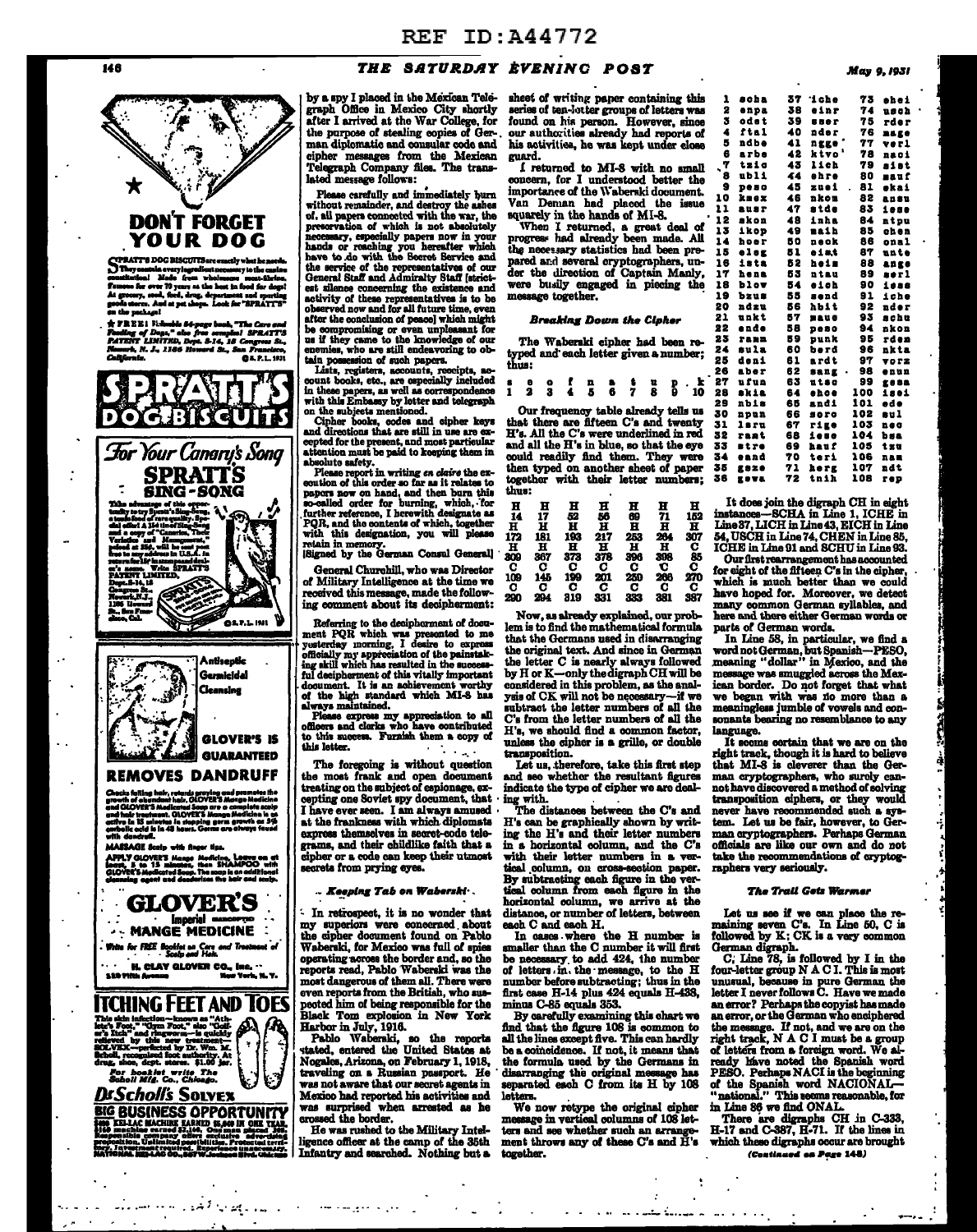(Continued from Page 146) together, we have PESCHENA and UTSCHERG.

We are now well along in the solution of this document. Here and there we see words and parts of words, and are<br>tempted to try to join up the lines, but<br>we must proceed cautiously. For if the eipher reveals my important informa-<br>tion about Pablo Waberski, the suspected spg, we may need mathematical proof that we have arrived at the correct solution. Aside from this it is always safer and often quicker to attempt to saier and underlying system. Once<br>discover the underlying system. Once<br>this is discovered, all the letters of the<br>cipher will fall into their proper places.<br>Let us examine again the eight-letter<br>group UTSCHERG that we have placed togother. Do these letters suggest a German word? By prefacing the<br>letters DE we have the German word for German-DEUTSCHER [G]. Let us, therefore, turn to our chart and search for a group ending in DE. The first one we find is in Line 47-STDE.

### Finishing an All-Night Job

By placing these letters before our ny placing these letters before our<br>eight-letter group we have [8T] DEUT-<br>SCHER [G]. Do these letters suggest another word-either one ending with<br>ST or another beginning with G? It looks as if we have gone as far as we can. Suppose we start at another place.<br>Turn back to the chart and search for a familiar word. Do we find a line For sammar word? How shout Line<br>10—KMEX? The letter X is very uncommon in any language. For this<br>reason we should be able to guess a<br>word from the combination KMEX.

Pablo Waberski has been arrested as he crossed the border from Mexico. MEX certainly suggests the German<br>word for Mexico-MEXIKO. Let us<br>see if we can find a line beginning with IKO. This we find in Line 13-IKOP. Placing these two groups together, we<br>now have [K] MEXIKO [P]. Can you think of a word ending in K that might<br>precede the word MEXIKO? How about REPUBLIK MEXIKO? Let us try this.

In Line 8 we find UBLI and in Line 108 we find REP. By placing these in their proper order, we now have REPUBLIK MEXIKO (P). Does the letter P suggest a word? If not, we shall

ter r suggest a worth in mot, we small<br>have to begin all over again.<br>Before doing this, however, let us<br>summarize the words and groups we<br>have brought together and see if we can discover a system. The following table gives the lines in which the groups of letters have been discovered and the intervals or number of lines between the combination of groups:

| LIN 35           | .                        |      |
|------------------|--------------------------|------|
| '8-80            | <b>NACIONAL</b>          |      |
| -17              | <b>PESCHENA</b>          | д    |
| 5-71             | <b>UTSCHERG</b>          | д    |
| 7-63-71          | [ST] DEUTSCHER [G]       | 16-8 |
| 0-18             | [K] MEXIKO [P]           |      |
| na - a - 10 - 12 | REPUBLIK MEXIKOIPI A-2-8 |      |

In order to follow the next analysis, it will be necessary to understand what<br>is meant by the word "intervals." Is means by the word, microwally<br>Take the first case, for example. We<br>found NACI in Line 78 and ONAL in<br>Line 86. The interval between Lines 78<br>and 86 is eight. In the last case we found REP in Line 108, UBLI in Line 8, KMEX in Line 10, IKOP in Line 13. o, awaza un'amo 103 to Line 8 the interval<br>is eight; from Line 8 to Line 10 the<br>interval is two; from Line 10 to Line<br>13 the interval is three. The intervals, then, are eight-two-three.

This doesn't seem a great deal to work<br>with, but note the intervals sixteen-<br>eight between the lines in which we discovered [ST] DEUTSCHER [G]. Note

also the intervals between the lines of REPUBLIK MEXIKO [P]-eighttwo-three. These two groups give us the sequences-sixteen-eight and eighttwo-three. Since the figure eight is repeated in both sequences, let us drop<br>peated in both sequences, let us drop<br>oight in one of them and join them to-<br>gether. We now have the sequence<br>sixteen-eight-two-three. Let us, th fore, take [ST] DEUTSCHER [G], interval sixteen-eight, and join to it the lines in intervals two-three.

The last four letters of [ST] DEUT-SCHER [G] we find in Line 71. Now, beginning with Line 71 and counting forward two lines, the next interval, we<br>find EHEI. Line 73. The next interval is three: so the next line should be 76. B three years and MAGE. Let us now join<br>Here we find MAGE. Let us now join<br>EHEI MAGE to [ST] DEUTSCHER<br>[G]. This gives us [ST] DEUTSCHER<br>GEHEIM [AGE].

GEHEIM! German secret! German secret where I no mass turned the stands for AGENT? German secret agent!<br>Yes. We find it in Line 34. [ST]<br>DEUTSCHER GEHEIM AGENT

PUI: German secret agent.<br>The word AGENT gives us the next sequence-eight, which, in turn, after following the same analysis, gives us the remainder of the sequence. We now have the entire sequence--sixteen-eight-two-three-eight-twelve-eight-eleven.<br>Tracing the entire cipher message backward and forward by using this

sequence, the message falls into twelve sections, all having the same sequence.<br>It takes MI-S all night to decipher the complete message, as follows:

An Die Kaiserlichen Konsular-Beharden<br>In Der Republik Mexiko Punkt

Strenggeheim Ausrufungszeichen!

Der inhaber dieses ist ein reichsangehæriger der unter dem namen pablo wäherzki als<br>russ reist punkt er ist deutscher geheimagent<br>punkt absais ich bille ihm auf ansuchen schulz und beisland zu gewæhren komma ikm auch auf verlangen bis zu ein tausend pesos<br>oro nacional vorzuschiesen und scine codeoro nucionii vorzadonszen zna eche cous-<br>ielegramme an diese gesandischafi als kon-<br>sularamiliche depeschen absusenden punkt **VON ECKARDT** 

It was daylight before the message was completely deciphered and translated. It was too late to telephone Van Deman. Aside from this, I hesitated to telephone the fact that the Waberski document had been solved. Since it was Sunday, he would not be at the office before ten o'clock. The result had produced too much excitement for aleep; so there seemed nothing to do<br>but wait for him.

### **Good News for the Chief**

I tried to appear calm when Colonel Van Deman entered his office. He seemed a bit surprised when he found me waiting.

"What's on your mind, Yardley?" he asked as he sat down at his desk.

'I have a very important document for you," I began, and I think my<br>voice trembled a bit; "but I healtated to telephone you-the message seemed<br>too important to telephone."

He made no comment and I handed him a translation of the Waberski cipher.

To the Imperial Consular Authorities in the Republic of Mexico **Strictly Secret!** 

The bearer of this is a subject of the Empire who travels as a Russian under the name of Pablo Waberski. He is a

German secret agent.<br>Please furnish him, on request, protection and assistance, also advance him on



**BECKIEY-Raiston** STROKE

148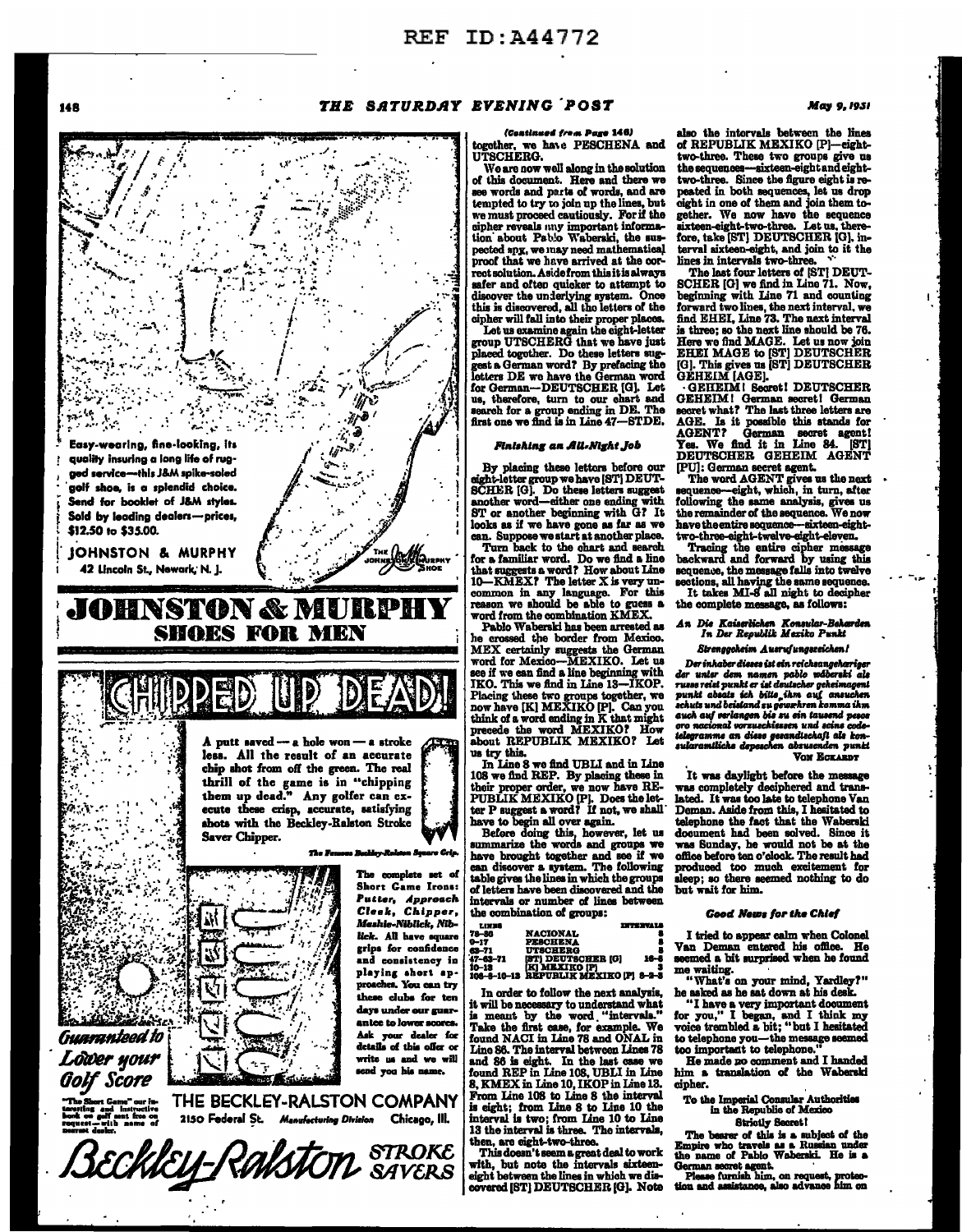demand up to one thousand pesos of Mexican gold and send his code telegrams to this embassy as official consular dis-**Von Eexanne** 

Van Doman read the translation over and over again. He leaned back in his chair.

"A most amazing document," he said. "It ought to hang Waberski."<br>Then: "What kind of cipher was it?"

"Here is the German from which we made a translation," I began, handing him the German text. "It is a German" transposition cipher. The address, signature and the message itself were first written in German and then by a prewritten in German and their were<br>mixed up. Our problem was to discover<br>the formula by which the letters were<br>disarranged."

"Have you discovered the diagram?"

..........<br>Tes

"Please offer my sincere congratulations to the personnel of MI-8," he said. "If for no other reason, the de-<br>eipherment of this document justifies vour bureau.'

For an hour or more we discussed the<br>decipherment of the Waberski docuit, and the feasibility, now that we had discovered the German espionage method of identifying their secret<br>agents, of drafting identification ciphers along the line of the Waberski cipher for use by our own agents in Mexico, so

that they could pose as German spies.<br>On February sixteenth Pablo Waber-ski, manacled and under heavy guard,

was taken by train to San Antonio, and from there to the military prison at Fort Sam Houston. Though carefully guarded while incarcerated here and awaiting trial. Waberski composed a comming that, which is the possible to have<br>it smuggled out of prison. It was intercepted and sont to MI-8 for deciphermant.

It was addressed to Señor K. Tanusch, Calle Tacuba Si, Mexico, D. F. The translation reads:

Need my notebook, which I left in Mr.<br>Pagiasch's safe. Very necessary. The<br>address, Señor Jesus Andrada, Box 681. Sau Antonio, is absolutely safe, and it will be delivered to me in secret. I have for-<br>be delivered to me in secret. I have for-<br>gotten cortain names and addresses which<br>I need in anima to the date I need in order to show the people here<br>that I am innocent. Need money.

Waberski obviously recognized that

he was in a desperate position.<br>In the hope of intercepting the reply,<br>our authorities mailed the cipher mesage. But no answer ever came.

Finally, in August, 1918, Pablo<br>Waberski, whose real name was Lather Witche, was tried before military court<br>on the charge of being a German spy.<br>The trial lasted two days. He was found restrict instance would sentenced him to<br>be hanged by the neck until dead.<br>The failure of Pablo Waberski, like<br>that of many other spies, was due to

the skill of MI-8, As our skill increased. our power as an organization was not only to affect the life of a single person but was also to shape the decisions of covernments.

# THE EUROPEAN LOW-PRICE *MYTH* m Pasa 40)

for "elevator" gives an erroneous idea. The French ascenseur is a tiny little cage usually large enough for only two persons, working automatically and creeping at a snail's pace. Custom prescribes that one must not ride down in it, as it might get overtaxed, and even old ladies at the top floor docilely walk

The rental of my apartment-one<br>room, bath and kitchen, well furnished—was about forty-five dollars a month, and this was low. In New York, fairly well located, it would cost double, at least, but in Chicago I have seen its equivalent for sixty-five dollars; in other cities, for less. However, when I speak of American rentals I also mean American conditions and service. It costs money to heat a large apartment house adequately, to install and operate good elevators, to maintain an operate good elevators, to maintain an<br>adequate staff of employes; all these<br>are added to American rentals, and it is the lack of them which helps to keep French rentals low and makes them appear so very much cheaper than our own.

The elements of comfort, convenience and time are so often ignored in other phases of Paris life that detailed comparison with America on a price basis is frequently impossible. The American, in America, demands service, and the American store, bank. restaurant or business house hastens to provide it as an essential, and then adds the cost as a matter of course. In Paris the service is poorer, the cost is less. The French have not the same idea about time meaning money as we have, and it is only the fact that the American is in a holiday mood that keeps him from being driven to frenzy at the beginning by the tiresome delays ho meets everywhere.

It is next to impossible to be served quickly in a Paris restaurant, and here no fault should be found with the<br>French; a good meal cannot be prepared and served quickly, or appre-<br>ciated if gobbled hurriedly. In the good restaurants the service is faultless, but in the cheap restaurants and cafés, where frequently the waiters pay fees for the privilege of working and so try to serve as many tables as possible, the delays are nerve-racking.

On the subject of the French meal there is much to be said, and not a few special little myths to be dispelled. Unquestionably Paris reigns supreme Unquestionsby Paris reigns supreme in the realm of cookery. Here are are to saved up pheasants, partridges, quail, venison, the finest of wild game, siz-<br>xling in their golden juices; plump choices are selected with traine of the fork; savory meats basking luxuriously in rich gravies; delicate fish from many waters smothered under blankets of shrimps, mussels and creamy sauces; flaky tarts brimful of luscious fruits; marvelous crépes flaming over spirit lamps; desserts that are symphonies and poems. Here, indeed, is food for kings. But, alas, our prince on thirty dollars a week, it is not for you l

One can dine in Paris for thirty-six cants and again for ten dollars, as I have done, and will find that price makes the same difference as in the States. No miracles of cuisine can be exposted in the low-priced restaurant, and those who must live on forty dollars a week or thereabouts will be limited largely to this type. But the<br>French are good cooks-there is no<br>denying that-and could take shoe leather and make it palatable. Often,



Gone for good-all the old objections to yeast! For NOW you can get it in a form you'll find not only agreeable and convenient, but actually delicious—Yeast Foam Tablets.

This yeast is pure yeast-and nothing but years. And pure years, such as this, is<br>the richest known natural food source of the essential Vitamins—"B" and "G".

Yeast Foam Tablets are easy and pleasant to swallow-or as most people prefer,<br>to chew like candy. Yeast Foam Tablets are dehydrated and sterilized, which means (1) they keep indefinitely without loss of potency and (2) they can not cause gas or fermentation. They are the ideal type of yeast for all ages: from tiny infants to the elderly.

By reason of purity, uniformity and potency, this years has become the stand-<br>ard for Vitamin studies as conducted by the U.S. Government and leading American universities.

Eat Yeast Foam Tablets, the modern east, for skin and complexion disorders. digestive and intestinal disturbances, underveight, run down and nervous conditions. Ten day bottle costs but 50 cts. at your drug store. This yeast made and guaranteed by The World's Largest Makers of Dry Yeast, the Northwestern Yeast Company, Chicago.





ON THE AIR Every Tuesday Afternoon from<br>2:30 to 3:00, Eastern Daylight Saring Time, the melodious "Yeast Foamers" over NBC-<br>WJZ Blue Network Stations and all supplementary stations

**SEND FOR FREE SAMPLE** 

.<br>Nas

140